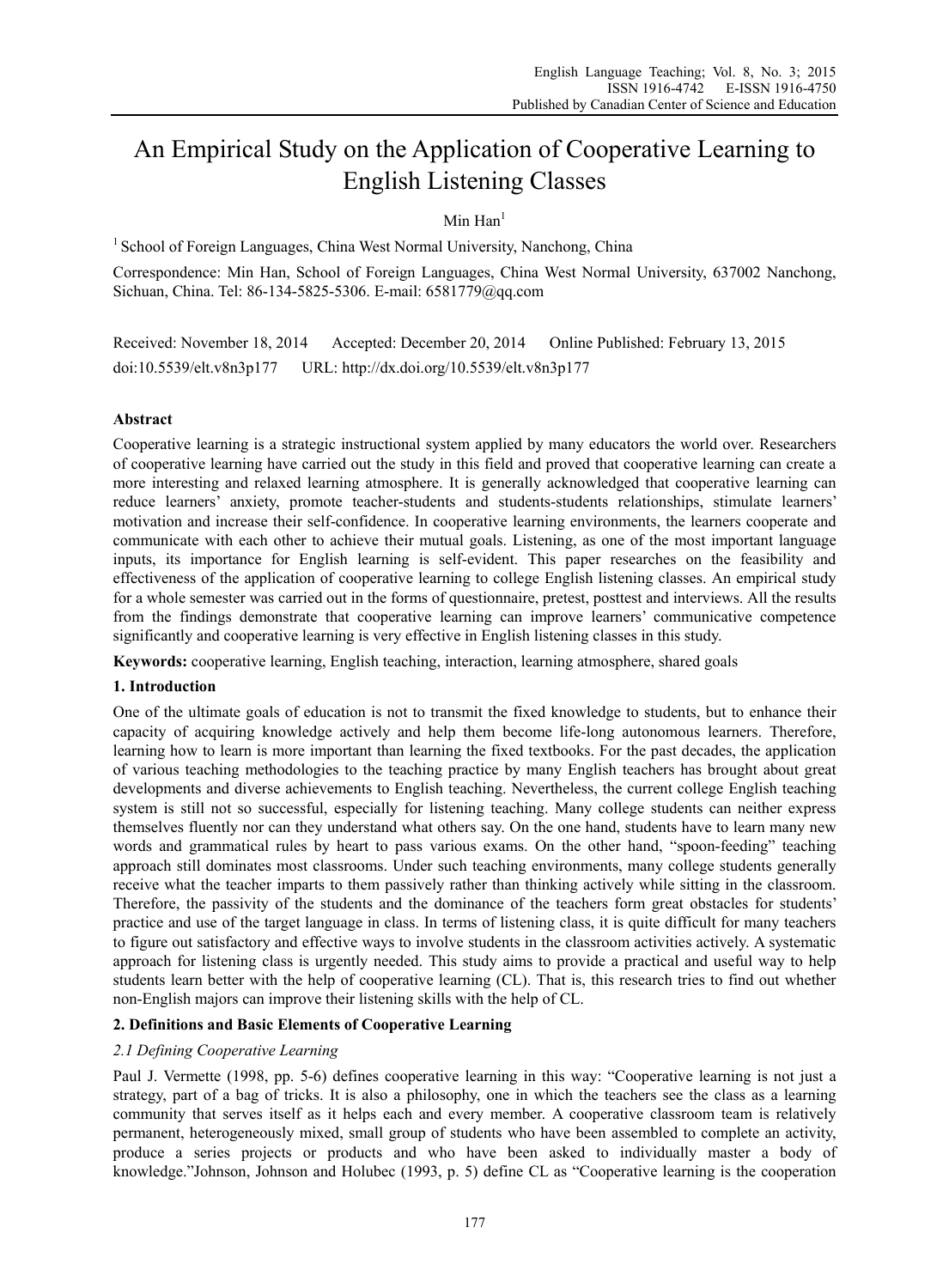through working together to accomplish the shared goals. Cooperative learning is the instructional use of small groups so that students work together to maximize their own and each other's learning". Kagan (1992) considers CL as the group learning activity which is organized so that learning is dependent on the socially structured exchange of information between learners in group and each learner is accountable for his or her own learning and is also motivated to enhance the learning of others. To conclude, CL is a classroom instructional approach in which students at different academic levels work together in heterogeneous groups to reach their common goals.

## *2.2 Basic Elements of Cooperative Learning*

According to Sharan (1999), five basic elements are essential for CL. These five elements are not only the characteristics of good CL groups, but also the disciplines that must be observed to produce effective learning results and can help learners work more efficiently. These five basic elements are: positive interdependence, individual accountability, interpersonal and small group skills, promotive interaction and group processing.

Positive independence is the core of CL and it exists when group members know clearly that one cannot succeed unless everyone in the group succeeds. All the group members must realize the importance of achieving the common goals and each member must be accountable for accomplishing his or her own work and help others. Individual accountability means that although group members depend on each other to fulfill various tasks, they should try to study hard individually. Students are not born inherently knowing how to interact with others. So it is quite important for them to acquire the interpersonal and small group skills to communicate better with each other. Promotive interaction can be understood as individuals encouraging and facilitating mutual efforts to realize their shared goals. Regular group processing is crucial for group members to reflect on how well they have cooperated in the past and what needs to be improved for their future cooperation.

#### **3. The Application of Cooperative Learning to Listening Classes**

The author carried out this experiment in her university for one semester with the following hypothesis: 1) Students conducted with CL could make greater progress in terms of their listening skills; 2) The cooperative learning atmosphere would be more interesting and students would be more active in class than ever before.

#### *3.1 Participants*

The participants were sophomores from two different departments in the author's university. Two classes with 52 (History) and 53 (Physics) students were served as the experiment group (EG, History) and the control group (CG, Physics) respectively. For listening classes, CL was conducted for two hours a week in the experiment class while the traditional teaching approach was still adopted in the control class. They took English as a compulsory course in their first-two-year college study and had four hours for English learning in class every week for about 18 weeks each semester.

## *3.2 Data Collection*

To ensure the validity of the test scores, the author used listening parts from "College English Test Band 4" (CET-4) as pretest and posttest. The test paper contained five parts: 20 short conversations (20%), 3 long conversations (20%), 5 passages with 4 questions for each (40%) and a spot dictation with 10 blanks of the missing words (20%). Since there were only 35 items in one CET-4 test, the author added some contents for the former three parts. Take the long conversations as an example. One CET-4 test paper has 2 long conversations with 7 questions, hence, the author added one more conversation with 3 questions from CET-4 test to this part. CET-4 is a test held by our National Ministry of Education for all the Non-English majors and its validity is widely acknowledged. The scores were analyzed by SPSS software.

At the end of this experiment, a questionnaire (in Appendix) was given out to students in the experiment class to investigate their attitudes towards CL. Besides, they were frequently interviewed after class by the author about their study throughout the semester. They were also encouraged to write down some suggestions for CL.

## *3.3 Research Procedures*

The teaching procedure in the CL classroom is quite different from that of the traditional classroom. Most CL researchers recommend that a group with four students is the optimal number. Thus, dividing students into 13 small learning groups was the first thing to do. Teachers need to pay special attention to the heterogeneity while dividing groups. Each group should contain a mixture of students with regard to their cognitive ability, academic levels, gender and language proficiency. According to their scores in the pretest, the students were graded into advanced, average and weak ones. Each group contained one advanced, two average and one weak students. Other factors were also taken into considerations. For example, if the advanced student was introvert and inclined to studying alone, then an extrovert student who was willing to help others would be assigned to this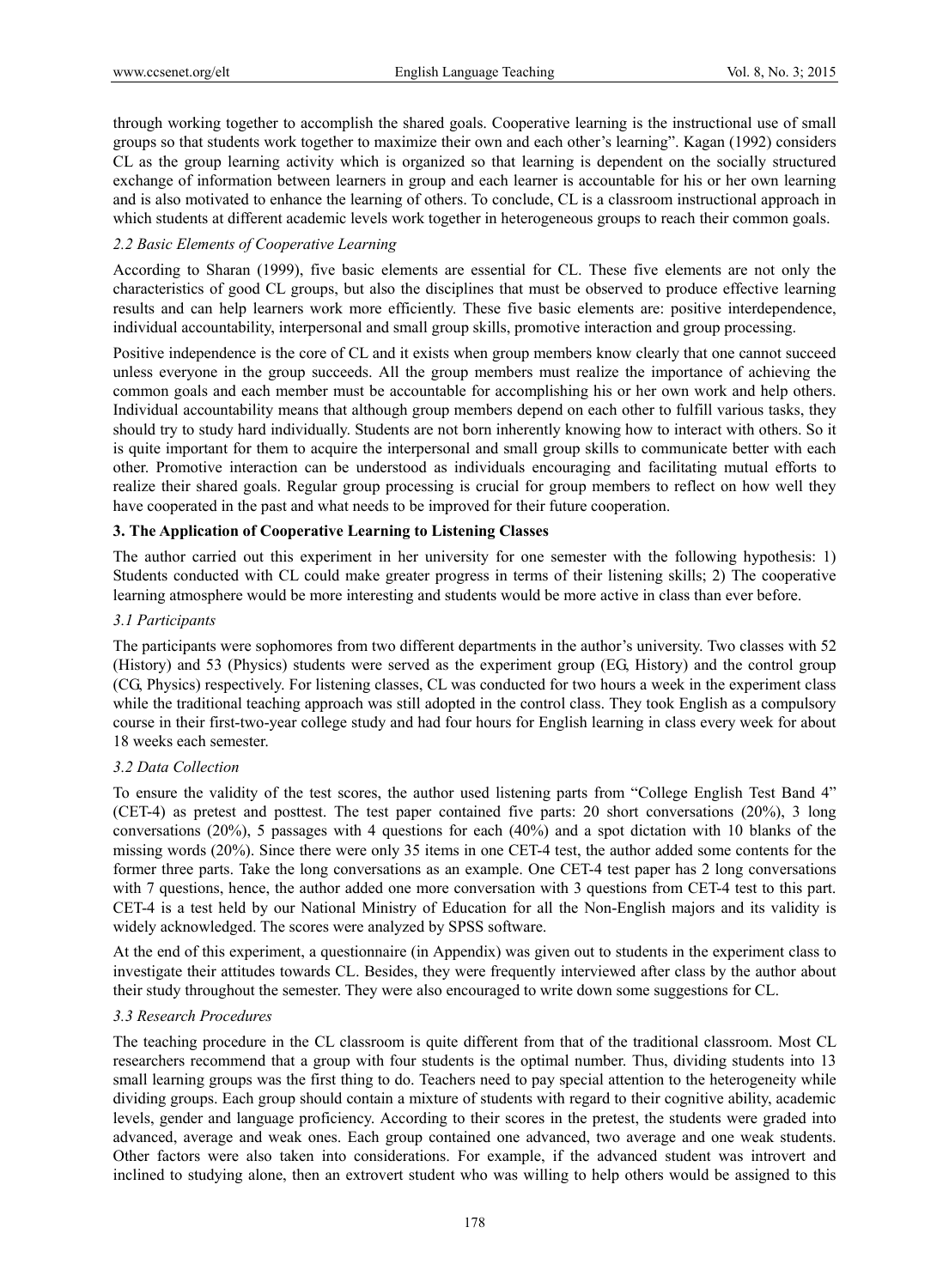group. Group members chose a leader they trusted and the leader should be willing to work for the group. Next, students were taught some basic knowledge of CL such as its definitions and teaching procedure.

For listening classes, the author employed Learning Together (also called Circles of Learning) which was developed by Johnson and Johnson (1987). It lays stress on four aspects: face-to-face interaction; interpersonal and small-group skills; positive interdependence and individual accountability. Here is a detailed example of the teaching procedure in cooperative listening classes, and this is unit 5 in *Listening and Speaking (Course 3)*  published by Shanghai Foreign Language Education Press:

### 1) Pre-listening

The subject about this unit is "Youth". Three passages are contained in this unit. Take the first passage with a blank-filling for example.

### *Ashley's Experiment:*

|           | The experiment the water of her area's —the Ohio.                                                                              |
|-----------|--------------------------------------------------------------------------------------------------------------------------------|
| Purpose   | To find out in the waters, which she feared could lead to bacteria or<br>supergerms and thus endanger numerous people's lives. |
| Procedure | 1. Collected <u>same</u> from the Ohio over ten weeks by a simple device designed by herself.                                  |
|           | 2. Learned to analyze _______ herself by reading scientific journals.                                                          |
| Findings  | of antibiotics are present in the Ohio.                                                                                        |
| Honor     | 1. Won the International Stockholm Junior _________ scholarship of ______.                                                     |
|           | 2. Met by _________ Crown Princess Victoria.                                                                                   |

Before listening to the materials, students were required to discuss with their group members about these questions relevant to the subject of this unit: "What do you think of youth as a stage in one's life?" "What role should young people play in society?" They should speak out their ideas and listen to other members' thoughts within their assigned groups and the teacher would act as a supervisor and controller to ensure that everyone was involved in the discussion. After discussing, they were encouraged to present their viewpoints. Some of the ideas were like this: "Youth is the golden stage in my life. As young people, we must set up our definite goals in life and try our best to achieve them." "We are inexperienced, so we should be modest and learn from our elders to enrich our experience." "Young people should play a responsible role in society. As the most energetic and healthy citizens, we can do a great deal for the progress of society on certain aspects, such as making some contributions to environmental protection."

Then, some background information such as "West Virginia", "the Ohio" and "a Virtual Nobel Prize for Teenagers" was introduced to the students to help them understand the text better. Next, students sat in the group and predicted the main idea of the passage according to the background information, the picture in the textbook and the contents in the exercise.

## 2) While-listening

The passage would be read 3 times. For the first reading, students needed to pay attention to the general idea rather than trying to grasp each exact word, of course, if the blanks were easy for them, they might also write down the answers. Then, they discussed with each other about the main idea. The exchange of the ideas could help them piece their scattered information together to form a comprehensive understanding about this passage. For the second reading, they should try to fill in all the blanks in the exercise. Next, they discussed again in their group about all the important details contained in this passage. For the last reading, all the answers were presented to students. After that, all students talked over the main idea and later some of them were asked to do the oral presentation for story-telling.

## 3) Post-listening

After accomplishing all the tasks, students would discuss the following questions related to the theme of this passage: What do you think of Ashley? Do you admire her? What can we learn form her? Some students said: "I greatly admire Ashley. She is a determined girl with great perseverance." "She is a responsible girl with great intelligence. We should also try to contribute more to our society and be a responsible person like her."

In CL environments, most students are more active and attentive since they are frequently involved in the discussion. Everyone has to say something, whether they want or not, rather than sitting there to be a silent listener. Their work would also be assessed by themselves and their peers as well as the teacher. Evaluation can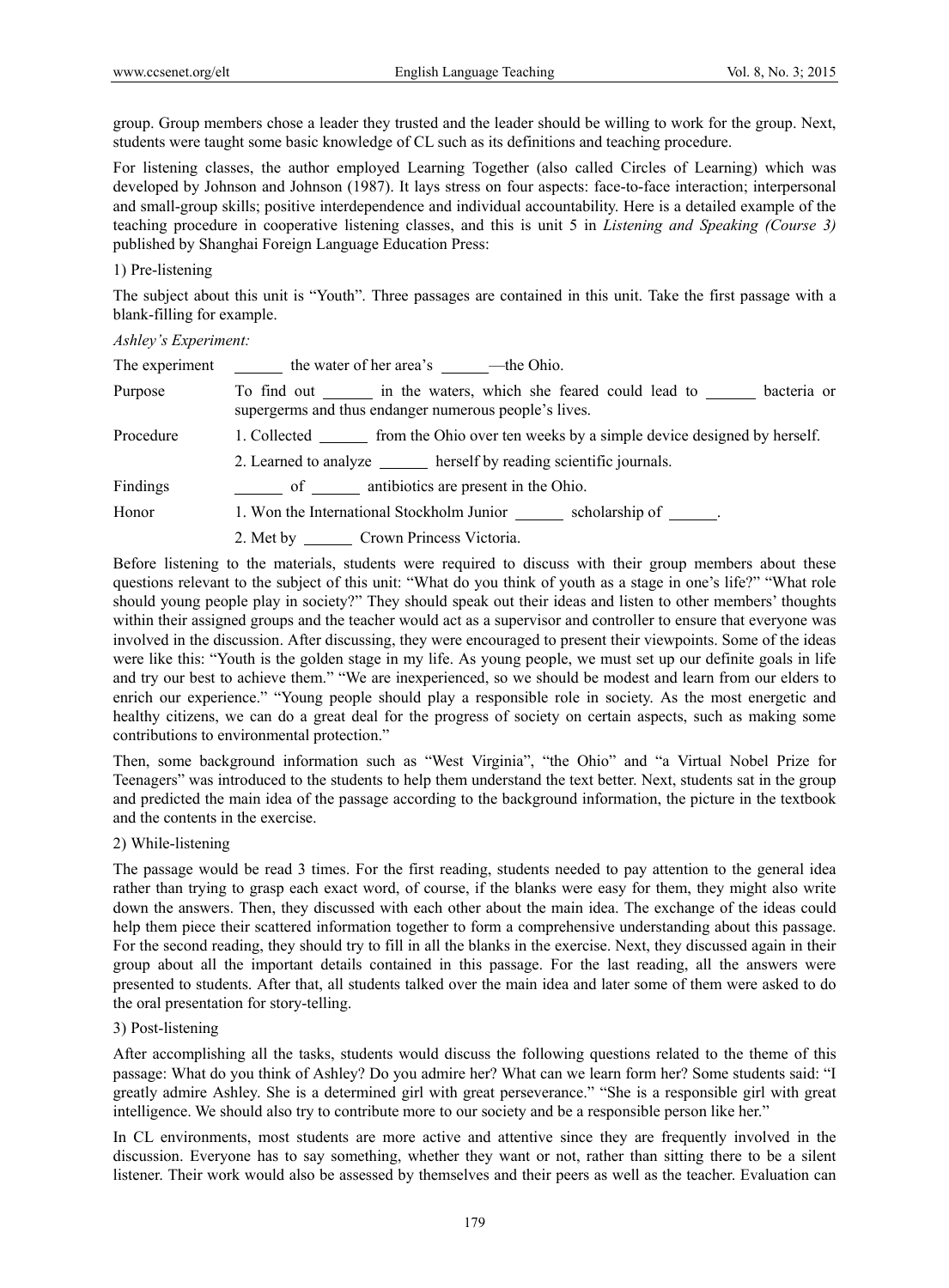be very important in judging whether each student has mastered the material or not. At the end of each listening class, students would be required to discuss about what they, their partners and their group had accomplished and what needed to improve for better cooperations, and then handed in a reflection report on that.

## **4. Data Analysis and Findings**

*4.1 Data Analysis on Test Scores* 

| CG            |                           | EG            |                          |
|---------------|---------------------------|---------------|--------------------------|
| Frequency     | Stem & Leaf               | Frequency     | Stem & Leaf              |
| 1.00          | -3<br>4                   | 1.00          | -3<br>4 <sub>1</sub>     |
| 2.00          | 56<br>$-4$ .              | 3.00          | 599<br>4                 |
| 13.00         | 0222223333444             | 9.00          | 123333444                |
| 10.00         | 5666677889                | 10.00         | 5566666788               |
| 20.00         | 00011222222223333334<br>6 | 18.00         | 000011122223333334<br>6. |
| 5.00          | 55557<br>6.               | 8.00          | 55777888<br>6.           |
| 1.00          | 7.2                       | 2.00          | 02<br>7                  |
| 1.00 Extremes | $>=85$                    | 1.00 Extremes | $>= 82$                  |

Table 1 demonstrates that in the pretest, the range of the scores is very close in these two classes. The score range for most students is from 52 to 67. Both classes have one student who scores 43 and above 80.

Table 2. Results of independent sample t-test for pretest

| Pretest N |     | Mean     | - SD  | Variance     | df  | Sig.<br>(2-taied) |       | Mean<br>Difference | Std.<br>Error<br>Difference |
|-----------|-----|----------|-------|--------------|-----|-------------------|-------|--------------------|-----------------------------|
| CG        |     | 53 58.68 |       | 6.905 47.684 | 103 | .512              | - 658 | - 898              | 1.364                       |
| EG        | 52. | 59.58    | 7.069 | 49 974       |     |                   |       |                    |                             |

Since 2007, non-English majors in the author's university have been graded into A-class or B-class for English study according to their scores in the college entrance examination and the entrance examination they took after they entered the university. All the students in this experiment were in B-class, therefore, their mean scores were quite low mainly because of their lower academic performance in English learning.

Though the mean score of the experiment class is a little higher than that of the control class, but the significance level is 0.512, that is p>0.05, hence, their mean scores have no significant difference. This indicates that students in these two classes have no obvious differences in their academic levels.

Table 3. Stem and leaf display for posttest scores

| CG            |                       | EG            |                         |
|---------------|-----------------------|---------------|-------------------------|
| Frequency     | Stem & Leaf           | Frequency     | Stem & Leaf             |
| 1.00 Extremes | $= <12$               | 2.00          | -13<br>5                |
| 4.00          | 5889<br>4             | 11.00         | 56666678899             |
| 8.00          | 01222233<br>5.        | 13.00         | 0123333334444<br>6.     |
| 12.00         | 555666777889<br>5.    | 17.00         | 55556677778889999<br>6. |
| 16.00         | 0001111112222233<br>6 | 6.00          | 001223                  |
| 7.00          | 5555558<br>6          | 1.00          | 7.6                     |
| 3.00          | 002                   | 1.00          | 8.<br>$\Omega$          |
| 2.00 Extremes | $>=76$                | 1.00 Extremes | $>=85$                  |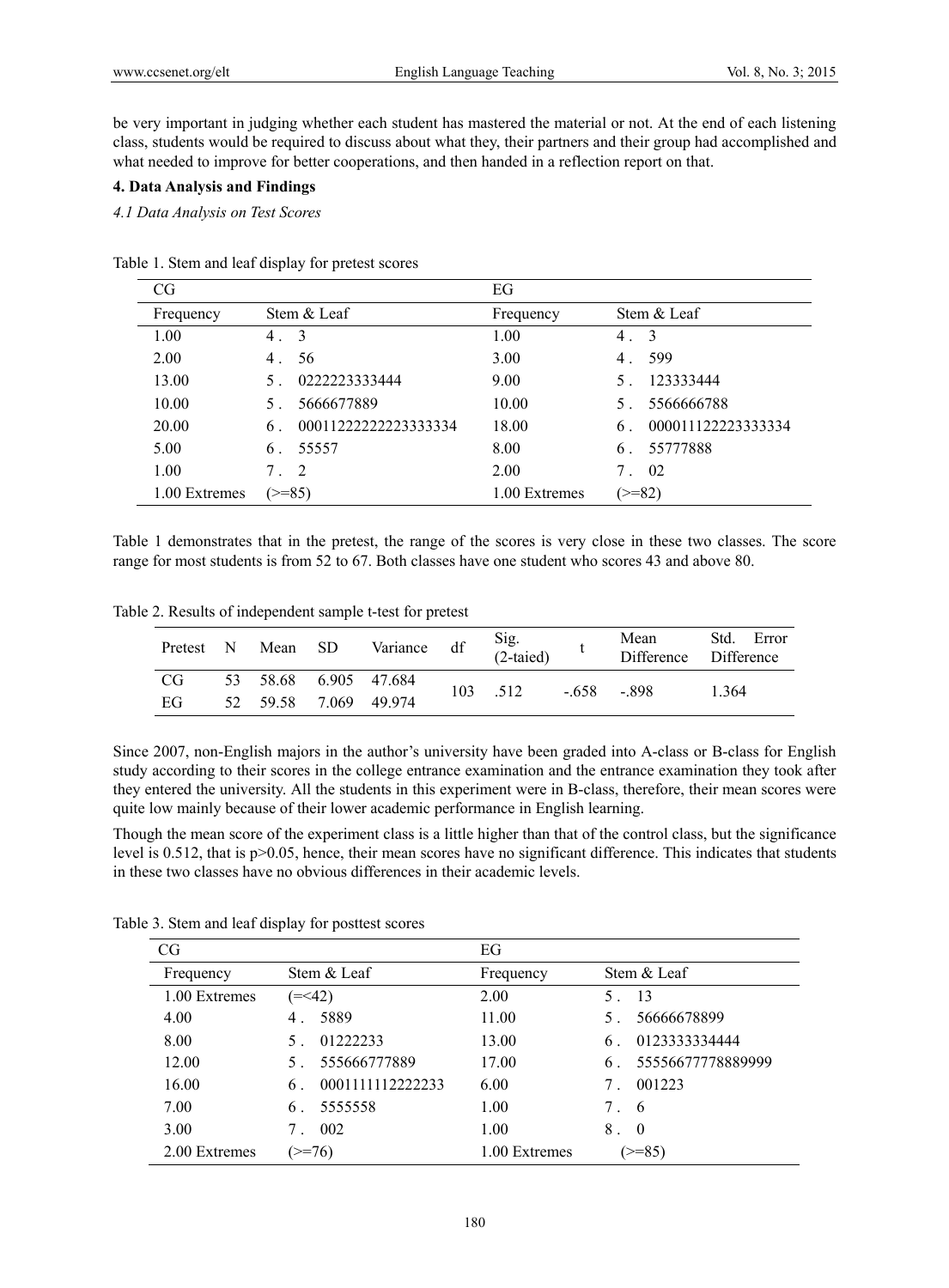The stem and leaf display in table 3 shows that in the posttest, students in the control class score mostly from 50 to 65 and 28 students score above 60, while the score range for the experiment class is from 56 to 69 and 39 students score above 60.

| Posttest N |    | Mean     | - SD  | Variance     | df  | Sig.<br>(2-taied) |          | Mean<br>Difference | Std.<br>Error<br>Difference |
|------------|----|----------|-------|--------------|-----|-------------------|----------|--------------------|-----------------------------|
| CG         |    | 53 59.09 |       | 7.326 53.664 |     | .000              | $-3.987$ | -5 444             |                             |
| EG         | 52 | 64.54    | 6.641 | 44.097       | 103 |                   |          |                    | 1.365                       |

Table 4. Results of independent sample t-test for posttest of CG and EG

In the posttest, the mean score in the experiment class is much higher than that of control class. As the significant level is 0.000, that is  $p<0.01$ , we can say in this research, CL is very effective and brings significant results to students' listening competence in the experiment class. Students in the experiment class have made great progress in terms of their listening.

Table 5. Results of paired sample t-test for pretest and posttest of CG

| CG       | Mean  | - SD | Variance           | Std. Error Mean t df |           | Sig. $(2$ -taied) |
|----------|-------|------|--------------------|----------------------|-----------|-------------------|
| Pretest  |       |      | 58.68 6.905 47.684 |                      | $-762$ 52 | .449              |
| Posttest | 59.09 |      | 7.326 53.664       | .544                 |           |                   |

For the control class, the mean score in the posttest is higher than that of the pretest, yet the significance level is 0.449 ( $p > 0.05$ ), consequently, these two scores have no obvious difference. It means that in this research, students under the instruction of traditional teaching make no progress in their listening skills.

Table 6. Results of paired sample t-test for pretest and posttest of EG

| EG       | N | Mean | <b>SD</b>          | Variance             | Std. Error Mean |         |    | df Sig. $(2$ -taied) |
|----------|---|------|--------------------|----------------------|-----------------|---------|----|----------------------|
| Pretest  |   |      |                    | $59.58$ 7.069 49.974 |                 | $-5909$ | 51 | .000                 |
| Posttest |   |      | 64.54 6.641 44.097 |                      | .840            |         |    |                      |

Compared with the scores in the pretest, the mean score in the posttest is improved by nearly 5 points for the experiment class. The significance level is 0.000, which demonstrates that students in the experiment class have made great achievements in their listening, that is, CL brings meaningful achievements to their study.

#### *4.2 Data Analysis on Questionnaire*

At the end of this research, a questionnaire was handed out to students in the experiment class to learn their attitudes towards the effects of CL in listening classes by offering scales for positive attitudes (strongly agree=5, agree=4, neutral=3, disagree=2, strongly disagree=1).

Table 7. Reliability of the questionnaire

|      | Cronbach's Alpha Cronbach's Alpha Based on Standardized Items | N of items |
|------|---------------------------------------------------------------|------------|
| .920 | 916                                                           |            |

Cronbach's Alpha coefficient is known as the internal consistency estimate of reliability of the sample examinees or the test scores. The number of items is ten, which means the test scores for each item of each student are tested by SPSS. Generally, if the alpha coefficient is above 0.6 (sometimes above 0.7), then it means the sample tested is reliable. The alpha coefficient for this questionnaire is 0.920, which is quite high and indicates that all the items of the questionnaire are valid and reliable.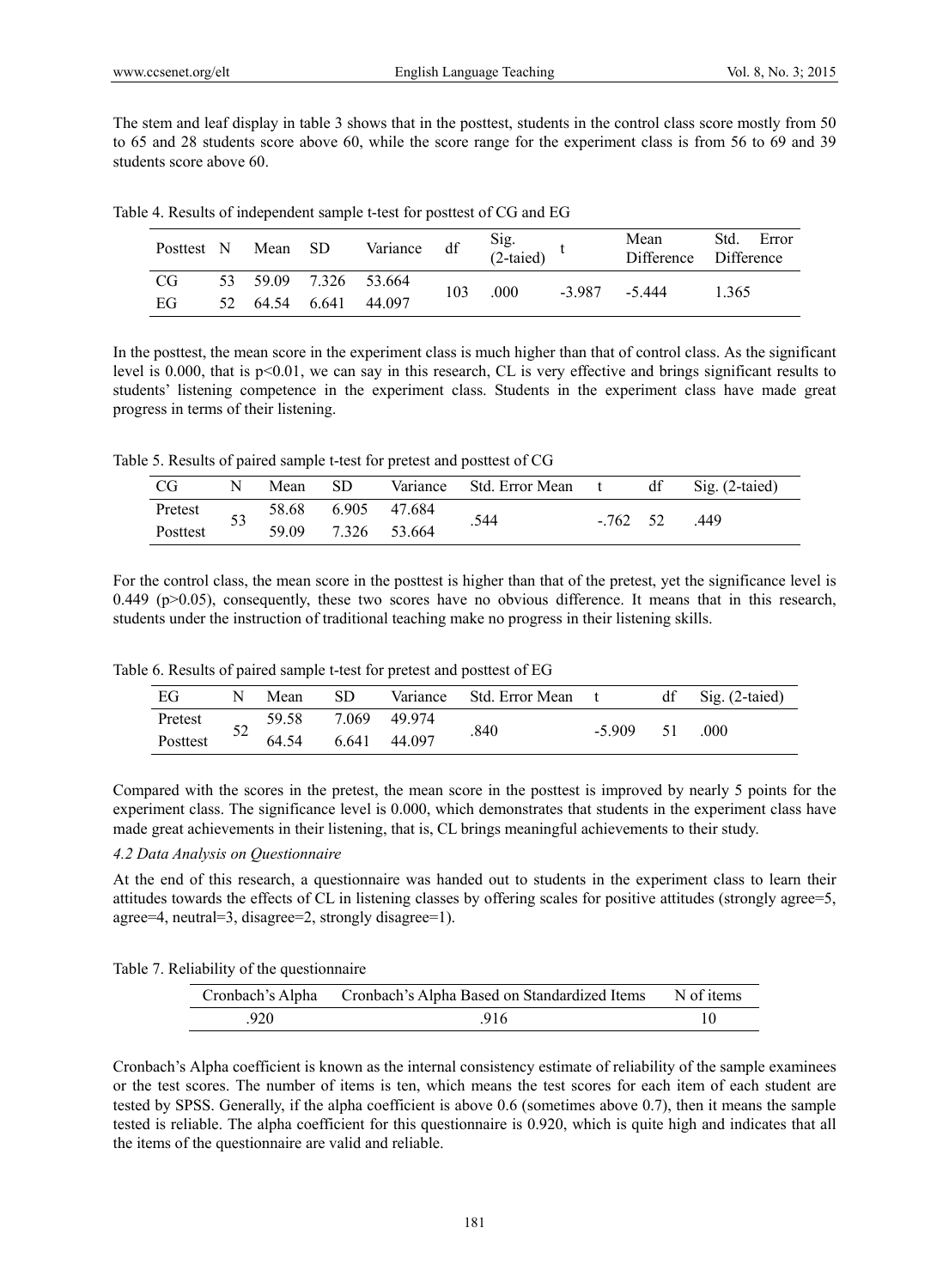| Total Number (52) | Strongly agree | Agree       | Neutral        | Disagree   | Strongly disagree | Mean |
|-------------------|----------------|-------------|----------------|------------|-------------------|------|
| 1                 | 28             | 10          | $\overline{4}$ | 6          | 4                 | 4.00 |
|                   | $(53.9\%)$     | $(19.2\%)$  | $(7.7\%)$      | $(11.5\%)$ | $(7.7\%)$         |      |
| $\overline{2}$    | 24             | 12          | 5              | 8          | 3                 | 3.88 |
|                   | $(46.1\%)$     | $(23.1\%)$  | $(9.6\%)$      | $(15.4\%)$ | $(5.8\%)$         |      |
|                   | 21             | 11          | 7              | 7          | 6                 |      |
| 3                 | $(40.4\%)$     | $(21.1\%)$  | $(13.5\%)$     | $(13.5\%)$ | $(11.5\%)$        | 3.65 |
| $\overline{4}$    | 23             | 11          | 6              | 5.         | $\tau$            | 3.73 |
|                   | $(44.3\%)$     | $(21.1\%)$  | $(11.5\%)$     | $(9.6\%)$  | $(13.5\%)$        |      |
| 5                 | 20             | 13          | 5              | 10         | 4                 | 3.67 |
|                   | $(38.5\%)$     | (25%)       | $(9.6\%)$      | $(19.2\%)$ | $(7.7\%)$         |      |
|                   | 29             | 10          | 5              | 5          | $\overline{3}$    |      |
| 6                 | $(55.8\%)$     | $(19.2\%)$  | $(9.6\%)$      | $(9.6\%)$  | $(5.8\%)$         | 4.10 |
| 7                 | 26             | 9           | 8              | 5.         | $\overline{4}$    |      |
|                   | $(50\%)$       | $(17.3\%)$  | $(15.4\%)$     | $(9.6\%)$  | $(7.7\%)$         | 3.92 |
| 8                 | 23             | 8           | $\tau$         | 9          | 5                 |      |
|                   | $(44.2\%)$     | $(15.4\%)$  | $(13.5\%)$     | $(17.3\%)$ | $(9.6\%)$         | 3.67 |
| 9                 | 21             | 13          | 8              | 6          | $\overline{4}$    |      |
|                   | $(40.4\%)$     | (25%)       | $(15.4\%)$     | $(11.5\%)$ | $(7.7\%)$         | 3.79 |
|                   | 8              | $3^{\circ}$ | 6              | 26         | 9                 |      |
| 10                | $(15.4\%)$     | $(5.8\%)$   | $(11.5\%)$     | $(50\%)$   | $(17.3\%)$        | 2.52 |

Table 8. Learners' attitudes towards CL

Before carrying out this research, the author interviewed all the students in the control and experiment classes about English learning. Most students expressed that they felt it was not not easy to learn English well, even they spent much time on it. Some said they had no interest in learning English at all. In class, most of them usually just sat in the seat to be passive listeners except being asked to answer some questions occasionally. They seldom communicated with others in English both in and out of class though many students did have desires to cooperate and communicate with their classmates more to improve their communicative competence. The reason for this lies partially in students themselves and partially in the teacher. On the one hand, some students still learn English by rote-learning without forming good and correct learning habits. Many students want to pass CET-4 by just reciting a large number of new words. It is not uncommon for the author to see some students always carry a thick book full of new words whenever they go. On the other hand, most classrooms are still dominated by the teacher who always occupies most in-class time to impart knowledge to learners' heads.

In contrast, after being conducted with CL, about 73.1% of student thought CL was effective for their English study and many students had mastered some basic cooperative skills. About 61.5% of students were willing to help others after finishing their own tasks. Through the communications with students, the author knew that many of them felt they were more confident than ever before in expressing their ideas owning to much oral practice within their group. When answering questions, 65.4% of students were less nervous than they used to be. As for self-study, 63.5% of the students felt CL not only taught them how to cooperate with others, but also urged them to form a good habit of independent learning mainly due to the pressure of the need to say something each class in the group. As for listening, 75% of students thought CL enhanced their listening abilities and 9.6% said they were not sure whether CL had improved their listening or not. Nearly 67% of students thought CL created an interesting learning atmosphere in which they could feel relaxed and less nervous. More than half (59.6%) students thought CL could bring benefits to their future study. Over 65% of students hoped that CL could be carried out in more English classes such as reading, writing and speaking. Still, there were 11 students who expressed that they were always independent in their study, so they did not like cooperate or exchange ideas with others. This survey indicates that although some students do not prefer CL, CL is favored by most students and stimulates most students' learning motivation.

#### *4.3 Data Analysis on Interviews*

Throughout the whole semester, the author often interviewed students in the experiment class about their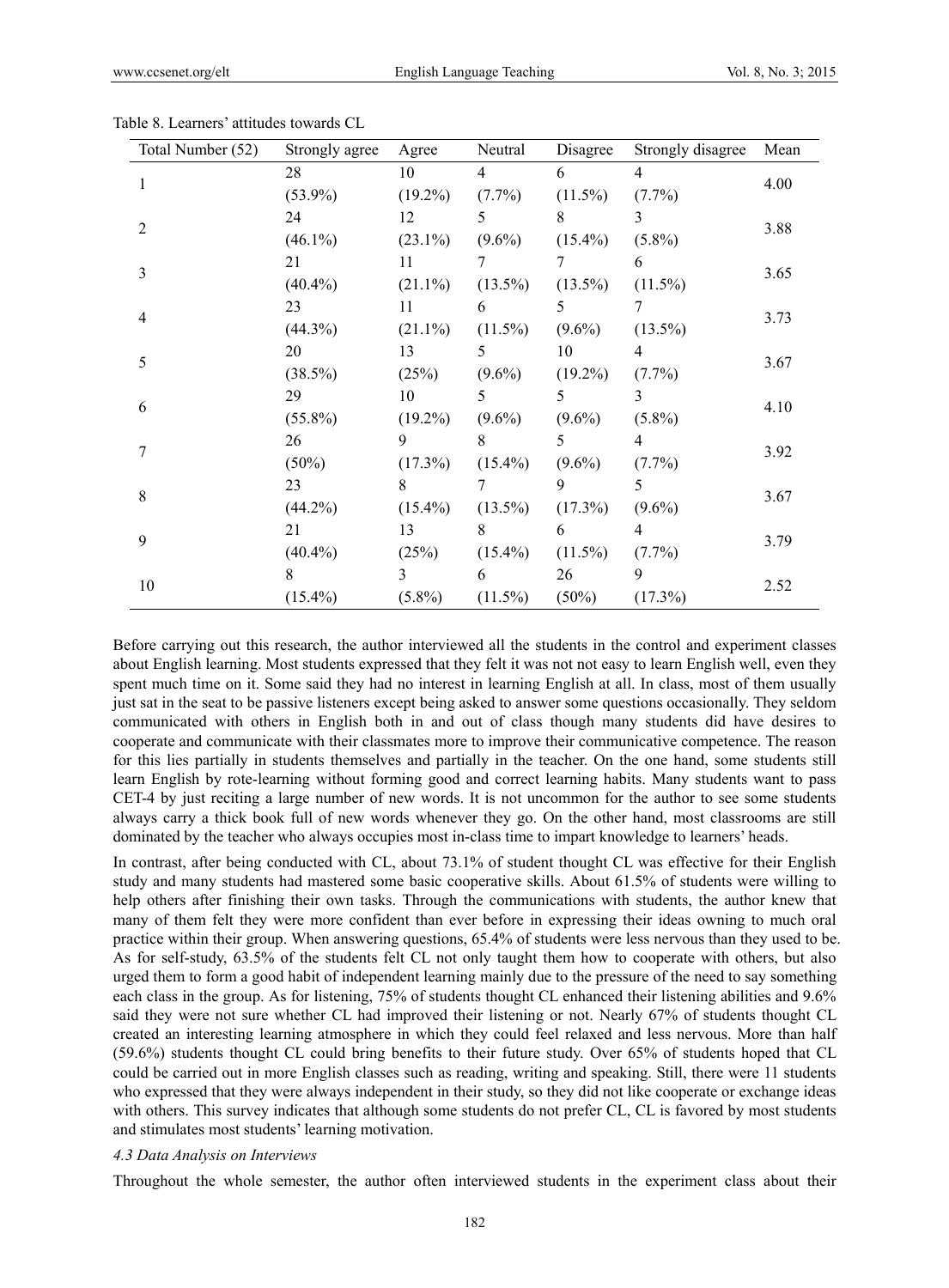attitudes towards CL. Here are some ideas from them.

For many years, teachers always impart knowledge to us and we are just passive and silent listeners. While in CL, we are the center of the class which makes us less anxious.

CL involves much practice of English. CL develops my listening and oral skills. We want to be active participants in all the activities and the learning process becomes more interesting.

In cooperative classroom, learning is a shared task. Everyone is responsible for our common goal. I do hope to study hard and offer help to my group members.

Within our group, student-student and teacher-student relationships are harmonious because we receive more care, encouragement, respect and positive advice from each other and the teacher. But sometimes the subject such as "marriage" in unit four is unfamiliar and difficult for me to express ideas about it.

I am not interested in CL mainly because I am an independent learner and I like to study alone instead of cooperating with others.

To conclude, from all the tables, questionnaire and interviews presented in this research, it is clear to see that CL is effective in college listening classes.

#### **5. Conclusion**

Group discussion brings about more chances for students to practice their English. While sitting in the group, most students have a sense of safety and are willing to communicate, consequently their language fluency and accuracy get improved. In student-oriented classroom, students often have more confidence when expressing their ideas. For most time, they are the center in the classroom, what's more, to perform better in class, they have an internal urge to study hard in and after class, gradually their self-access learning abilities will be promoted. With so many merits, CL has its own weaknesses. Sometimes, the listening materials may be too simple for some students while others may fell they are too difficult. It is really difficult for the teacher to find appropriate teaching approaches and learning materials to satisfy the needs of all the students at different academic levels. Limited time is another troublesome problem for the teacher, after all, all the tasks such as presentation, evaluation need much time. Despite all the weaknesses, CL is effective in this research and brings students remarkable academic achievements.

According to Krashen's (1987) Input Hypothesis, acquisition is crucial for learners' mastery of language. The more comprehensible inputs they acquire, the more comprehensible outputs they will produce. Listening, as one of the most important inputs, is worthy of more attention from both English teachers and students. The adoption of CL in listening classes not only makes the learning environments more interesting, natural and real, but also greatly improves the students' communicative competence. The author hopes more researches on CL will be carried out in various teaching fields. The author also suggests further research particularly on the effectiveness of Dr Hosseini's (2012) approach to CL, namely Competitive Team-Based Learning, which has been developed based on his Cognitive Socio-Political Language Learning Theory.

### **References**

Cohen, E. G. (1997). *Designing groupwork in the classroom: Strategies for heterogeneous classrooms*. New York: Teachers College Press.

Harmer, J. (2000). *How to teach English*. Beijing: Foreign Language Teaching and Research Press.

- Hosseini, S. M. H. (2010). Theoretical foundations of competitive team-based learning. *English Language Teaching*, *3*(3), 229-243. http://dx.doi.org/10.5539/elt.v3n3p229
- Hosseini, S. M. H. (2012). *Beyond the present methods and approaches to ELT/Education: The crucial need for a radical reform*. Tehran: Jungle Publications.
- Johnson, D. W., & Johnson, R. T. (1987). *Learning together and alone* (2nd ed.). Englewood Cliffs, NJ: Prentice Hall.
- Johnson, D. W., & Johnson, R. T. (2002). Learning together and alone: Overview and Meta-analysis. *Asia Pacific Journal of Education*, *22*(1), 95-105. http://dx.doi.org/10.1080/0218879020220110
- Johnson, D. W., Johnson, R. T., & Holubec, E. J. (1993). "*Cooperation in the classroom*". Edina, MN: Interaction Book Company.
- Kagan, S. (1992). *Cooperative learning*. San Juan Capistrano, CA: Kagan Cooperative Learning.
- Knight, G. P., & Bohlmeyer, E. M. (1990). *Cooperative learning and achievement: Methods for assessing causal*